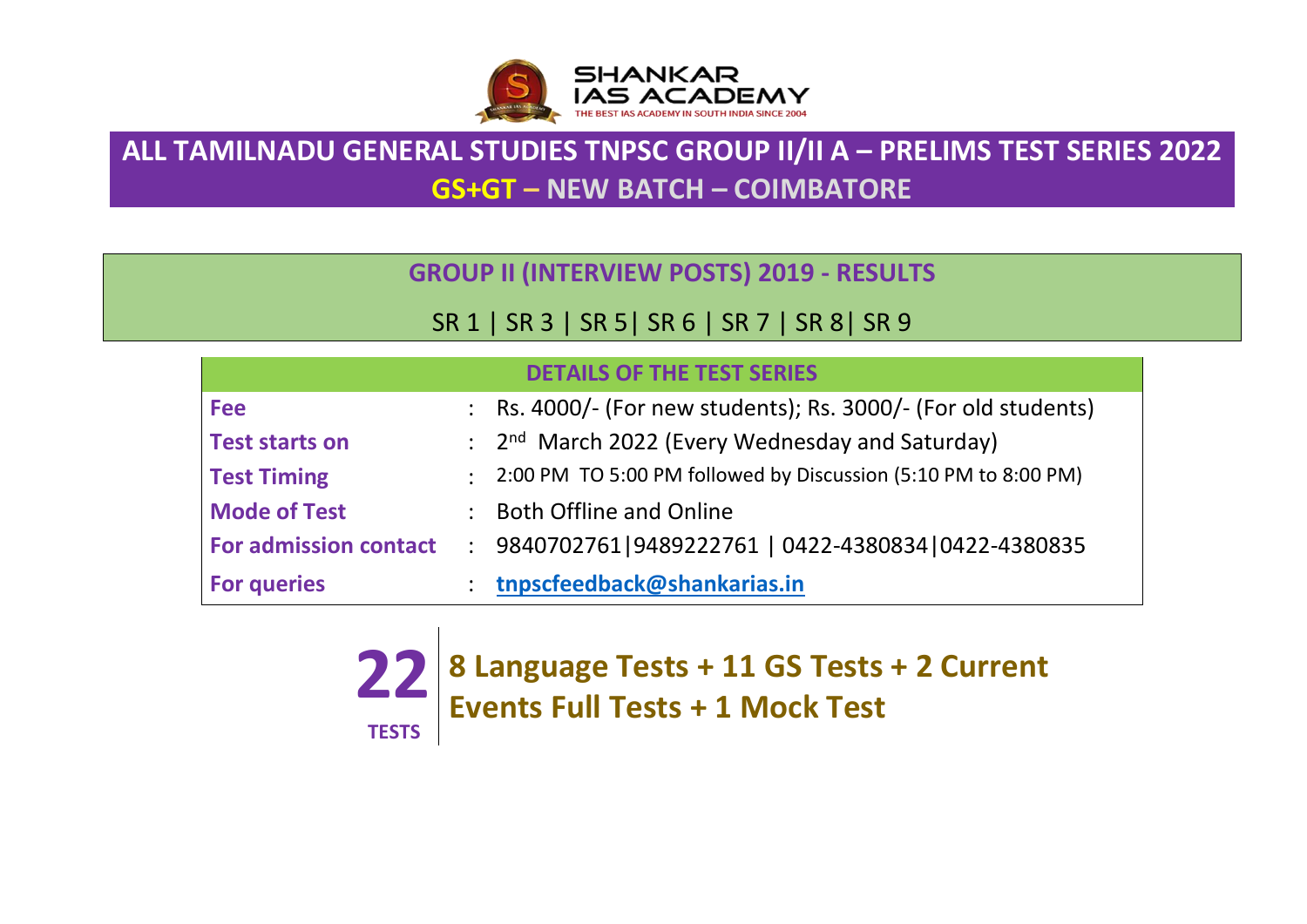

|                | <b>TNPSC Group II/IIA Prelims - 200 Questions</b> |                                                             |  |  |  |  |
|----------------|---------------------------------------------------|-------------------------------------------------------------|--|--|--|--|
| <b>TEST NO</b> | <b>DATE</b>                                       | <b>TEST PORTION</b>                                         |  |  |  |  |
|                |                                                   | <b>GENERAL TAMIL PORTION only</b>                           |  |  |  |  |
| TEST NO 1.     | Mar <sub>02</sub>                                 | $6th$ and 7 <sup>th</sup> Book – General Tamil – Term 1,2,3 |  |  |  |  |
| TEST NO 2.     | Mar <sub>05</sub>                                 | $8th$ Book - General Tamil - Term 1,2,3                     |  |  |  |  |
| TEST NO 3.     | Mar 09                                            | 9 <sup>th</sup> Book – General Tamil                        |  |  |  |  |
| TEST NO 4.     | Mar 12                                            | $10th$ Book – General Tamil                                 |  |  |  |  |
| TEST NO 5.     | <b>Mar 16</b>                                     | 11 <sup>th</sup> New Book - General Tamil                   |  |  |  |  |
| TEST NO 6.     | <b>Mar 19</b>                                     | 12 <sup>th</sup> New Book - General Tamil                   |  |  |  |  |
| TEST NO 7.     | Mar 23                                            | General Tamil Full Test 6 <sup>th</sup> to 12 <sup>th</sup> |  |  |  |  |

|                | <b>TNPSC Group II/IIA Prelims - 200 Questions</b> |                                            |                                            |                                          |                                   |                             |  |  |
|----------------|---------------------------------------------------|--------------------------------------------|--------------------------------------------|------------------------------------------|-----------------------------------|-----------------------------|--|--|
| <b>TEST NO</b> | <b>DATE</b>                                       | <b>GS Syllabus (130 Questions)</b>         | <b>Where To Study</b>                      | <b>General English</b><br>(30 Questions) | <b>MA(20</b><br><b>Questions)</b> | <b>CA</b><br>(20 Questions) |  |  |
|                |                                                   | UNIT - IV: HISTORY AND CULTURE OF          | $11th$ Std – History: Unit 1 to 16         |                                          |                                   |                             |  |  |
|                |                                                   | <b>INDIA:</b>                              | (AND)                                      |                                          | <b>Number</b>                     |                             |  |  |
|                |                                                   | Indus valley civilization - Guptas,<br>(i) | <b>SIA History Book</b>                    |                                          | System,                           |                             |  |  |
|                |                                                   | Mughals<br>Sultans,<br>Delhi<br>and        | (AND)                                      |                                          | Simplification                    | Apr 2021                    |  |  |
| TEST NO 1.     | <b>Mar 26</b>                                     | Marathas - Age of Vijayanagaram            | $11th$ Std – Ethics and Indian Culture(TM) | 6th Book                                 | and                               | $\pm$                       |  |  |
|                |                                                   | and Bahmani Kingdoms South                 | (AND)                                      |                                          | Factorization                     | May 2021                    |  |  |
|                |                                                   | Indian history (Except Tamil Nadu).        | $12th$ Std – Ethics and Indian Culture(TM) |                                          | Power,                            |                             |  |  |
|                |                                                   | (ii) Change and Continuity in the Socio    | Read Art, Architecture, Dance, Awards,     |                                          | Indices, Surds                    |                             |  |  |
|                |                                                   | - Cultural History of India.               | Organization, Heritage Sites, etc.,        |                                          |                                   |                             |  |  |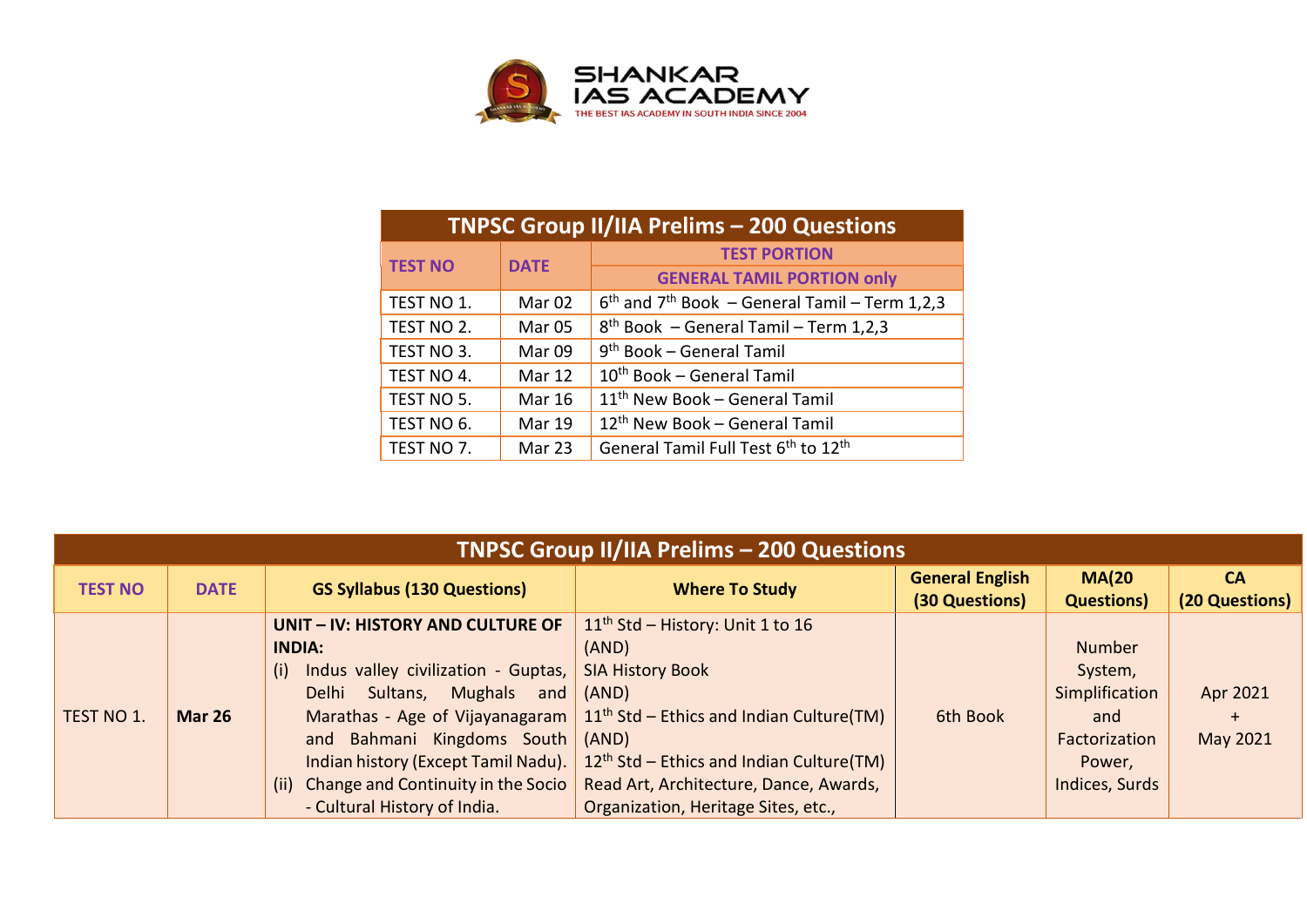

|            |               | <b>UNIT-V: INDIAN POLITY</b>                                                                                                                                                                                                                                                                                                                                                                                                                                                                                                                                                                                                                                                                                                                                  | Indian Polity by M.Laxmikanth<br>(Or)                                                                                                                                                                                                |                      |                                                |                                                              |
|------------|---------------|---------------------------------------------------------------------------------------------------------------------------------------------------------------------------------------------------------------------------------------------------------------------------------------------------------------------------------------------------------------------------------------------------------------------------------------------------------------------------------------------------------------------------------------------------------------------------------------------------------------------------------------------------------------------------------------------------------------------------------------------------------------|--------------------------------------------------------------------------------------------------------------------------------------------------------------------------------------------------------------------------------------|----------------------|------------------------------------------------|--------------------------------------------------------------|
| TEST NO 9. | <b>Mar 30</b> | <b>UNIT-VII:</b><br><b>NATIONAL</b><br><b>INDIAN</b><br><b>MOVEMENT</b><br>(i) National renaissance - Early uprising<br>against British rule - Indian National<br><b>Congress - Emergence of leaders</b><br>(ii) Upto partition of Bengal                                                                                                                                                                                                                                                                                                                                                                                                                                                                                                                     | <b>SIA History Book</b><br>(and)<br>$11th$ History - Unit $17 - 19$<br>(and)<br>History of Indian Freedom Struggle by<br>G.Venkatesan                                                                                                | 7 <sup>th</sup> Book | Percentage,<br>Average<br>Ratio,<br>Proportion | <b>June 2021</b><br>$\ddot{\phantom{1}}$<br><b>July 2021</b> |
|            |               | custom.<br>(iv) India as a Secular State, Social<br>Harmony.<br>(v) Buddhism,<br>Jainism,<br>Bhakthi<br><b>Movements</b><br>(vi) Organizations related to Art and<br>Culture<br><b>UNIT-V: INDIAN POLITY</b><br>Constitution of India - Preamble to<br>(i)<br>the Constitution - Salient features<br>of the Constitution - Union, State<br>and Union Territory.<br>Citizenship, Fundamental rights,<br>(ii)<br>Fundamental duties, Directive<br>Principles of State Policy.<br>(iii) Amendment to the Constitution,<br>Basic Structure of Constitution,<br>System,<br>Federal<br>Parliamentary<br>System, Center - State, Inter-state<br>relationship, Emergency Provisions.<br>Judicial Review - Judicial Activism -<br>PIL - Special Status to some states. | Indian Polity by Laxmikanth $-7$ <sup>th</sup><br>Edition<br>(Or)<br><b>SIA Indian Polity Book</b><br>(and)<br>11 <sup>th</sup> Std Political Science: Unit 3, 4,5, 6<br>(and)<br>12 <sup>th</sup> Std Political Science: Unit 1,5,7 |                      |                                                |                                                              |
|            |               | (iii) Characteristics of Indian culture,<br>Unity in diversity - Race, language,                                                                                                                                                                                                                                                                                                                                                                                                                                                                                                                                                                                                                                                                              |                                                                                                                                                                                                                                      |                      |                                                |                                                              |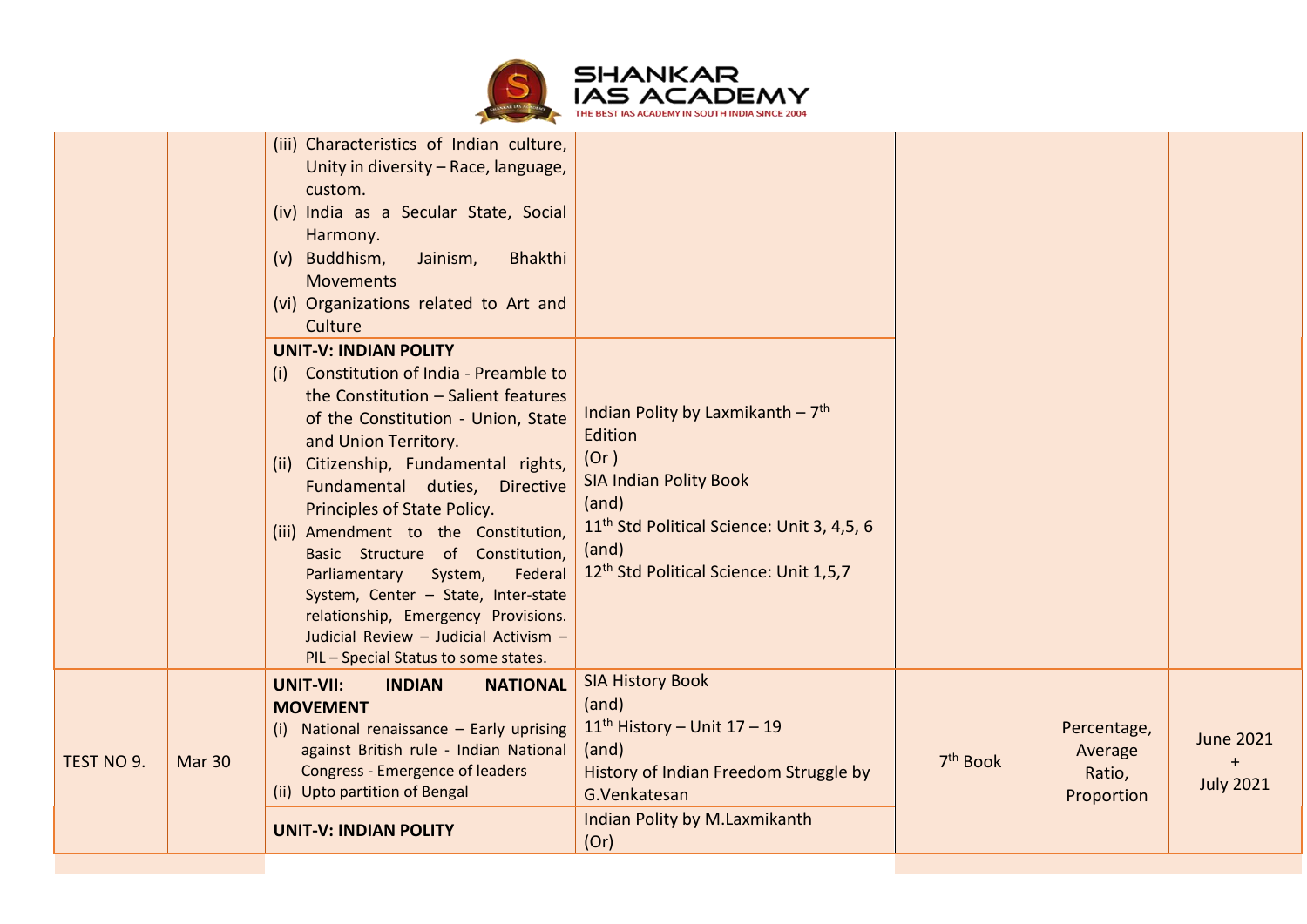

|             |        | Union Executive, Union legislature,<br>Parliamentary Committee, CoM, Cabinet<br>Committee - State Executive, State<br>Legislature - Local governments,<br>Panchayat Raj. UT and Tribal Areas                                                                                                                                                                                                                                                                                                                                                                                                                                                                                                       | <b>SIA Indian Polity</b><br>(And)<br>11 <sup>th</sup> Political Science - Unit 12<br>(and)<br>12 <sup>th</sup> Std Political Science: Unit 2, 3                                                                                                                                                                                                                                                                                                |                      |                                                    |                                  |
|-------------|--------|----------------------------------------------------------------------------------------------------------------------------------------------------------------------------------------------------------------------------------------------------------------------------------------------------------------------------------------------------------------------------------------------------------------------------------------------------------------------------------------------------------------------------------------------------------------------------------------------------------------------------------------------------------------------------------------------------|------------------------------------------------------------------------------------------------------------------------------------------------------------------------------------------------------------------------------------------------------------------------------------------------------------------------------------------------------------------------------------------------------------------------------------------------|----------------------|----------------------------------------------------|----------------------------------|
| TEST NO 10. | Apr 02 | <b>NATIONAL</b><br>UNIT-VII:<br><b>INDIAN</b><br><b>MOVEMENT</b><br>Different modes of Agitation: Growth of<br>Satyagraha and Militant movements.<br>Communalism and partition<br>India After Independence<br>Role of Tamil Nadu in freedom struggle -<br>Early agitations against British Rule - Role<br>of women in freedom struggle.<br>Evolution of 19th and 20th Century Socio-<br>Political movements in Tamil Nadu -<br>Justice Party, Growth of Rationalism - Self<br>Respect Movement, Dravidian movement<br>and Principles underlying both these<br>movements, Contributions of Thanthai<br>Periyar and Perarignar Anna<br><b>UNIT-V: INDIAN POLITY</b><br><b>Constitutional Bodies:</b> | SIA History and Unit 8 Book<br>(And)<br>12 <sup>th</sup> History – Unit 8 – 9<br>(and)<br><b>Leaders Series</b><br>(and)<br>History of Modern Tamil Nadu by<br>G.Venkatesan<br>(and)<br>11 <sup>th</sup> Political Science - Unit 14, 15<br>(and)<br>Periyar 1000<br>(and)<br>12 <sup>th</sup> Std Political Science: Unit 8, 9, 10<br>(and)<br>History of Indian Freedom Struggle by<br>G.Venkatesan<br>Indian Polity by M.Laxmikanth<br>(Or) | 8 <sup>th</sup> Book | Profit, Loss,<br><b>Discount</b><br><b>HCF/LCM</b> | August 2021<br>September<br>2021 |
|             |        | Supreme Court, High Court, District<br>Courts, Election Commission, UPSC,<br>SPSC, Finance Commission, NCSC,<br>NCST, Linguistic Commission, CAG, AGI,                                                                                                                                                                                                                                                                                                                                                                                                                                                                                                                                             | <b>SIA Indian Polity</b><br>(And)<br>11 <sup>th</sup> Political Science - Unit 11<br>(and)                                                                                                                                                                                                                                                                                                                                                     |                      |                                                    |                                  |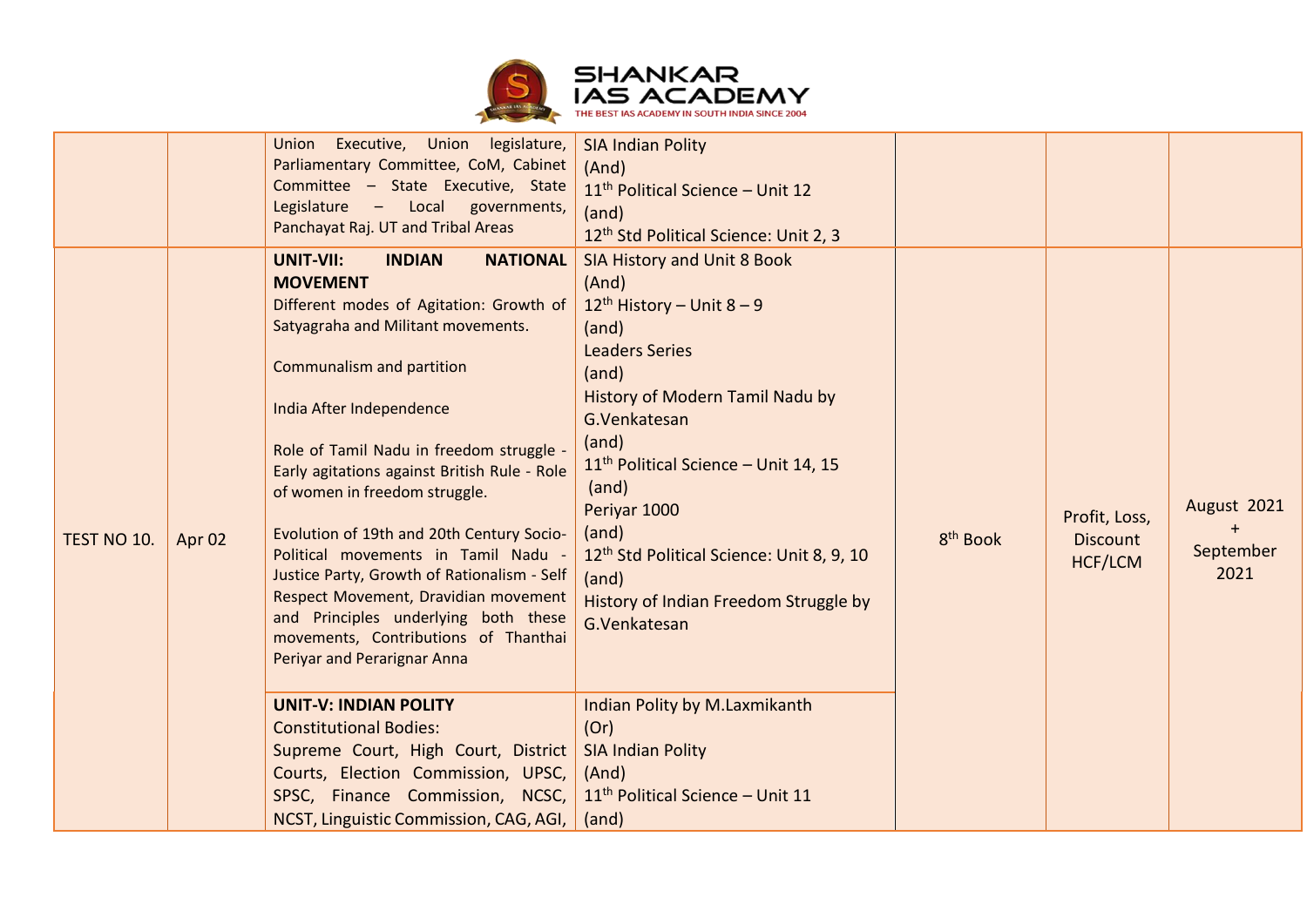

|             |        | AGS, Cooperative Societies, Tribunals.<br><b>Official Language</b><br><b>Non-Constitutional Bodies:</b><br>NITI Aayog, NHRC, SHRC, CIC, SIC, CBI,<br>CVC, Lokpal, Lokayuktas<br>Others:<br>Election<br>Elections,<br>Laws,<br>Anti-<br>Defection Law, Political Parties and<br>etc.,                                                                                                                                                                                                                                                                                                                                          | 12 <sup>th</sup> Std Political Science: Unit 4, 6, 8,<br>11                                                                                                                                                                                                                                                                                                                                                                   |                      |                                            |              |
|-------------|--------|-------------------------------------------------------------------------------------------------------------------------------------------------------------------------------------------------------------------------------------------------------------------------------------------------------------------------------------------------------------------------------------------------------------------------------------------------------------------------------------------------------------------------------------------------------------------------------------------------------------------------------|-------------------------------------------------------------------------------------------------------------------------------------------------------------------------------------------------------------------------------------------------------------------------------------------------------------------------------------------------------------------------------------------------------------------------------|----------------------|--------------------------------------------|--------------|
| TEST NO 11. | Apr 06 | <b>UNIT- III: GEOGRAPHY OF INDIA</b><br>Solar System Location - Physical<br>features - Monsoon, rainfall, weather<br>and climate<br>Water resources - Rivers in India - Soil,<br>Soil<br>Erosion,<br>Conservation<br>Types,<br>Methods(TN and India) minerals and<br>natural resources- Metalic, Non-metalic,<br>Energy Minerals - Industries - Forest and<br>wildlife(TN and India), Protected Areas -<br>India forest survey report - Agricultural-<br>Types, pattern, problem, Crops, Shifting<br>Cultivation<br>Transport(Road, Air, Railways, Waterways,<br>Ports) - Communication (Postal/Satellite<br>/Remote Sensing) | $11th$ Geography – Unit 2 to 6<br>(and)<br>$NCENT - 11th Fundamental's of Physical$<br>Geography<br>(and)<br>NCERT - 11 <sup>th</sup> Indian Physical<br>Environment<br>(and)<br>Any Atlas<br>$12^{th}$ Geography - Unit 6<br>(and)<br>$NCENT - 12th$ Indian People and<br>Economy<br>(and)<br>Any Atlas<br>(and)<br>http://wiienvis.nic.in/Database/Conser<br>vationAreas 844.aspx<br>(and)<br>https://moef.gov.in/<br>(and) | 9 <sup>th</sup> Book | Simple<br>Interest<br>Compound<br>Interest | October 2021 |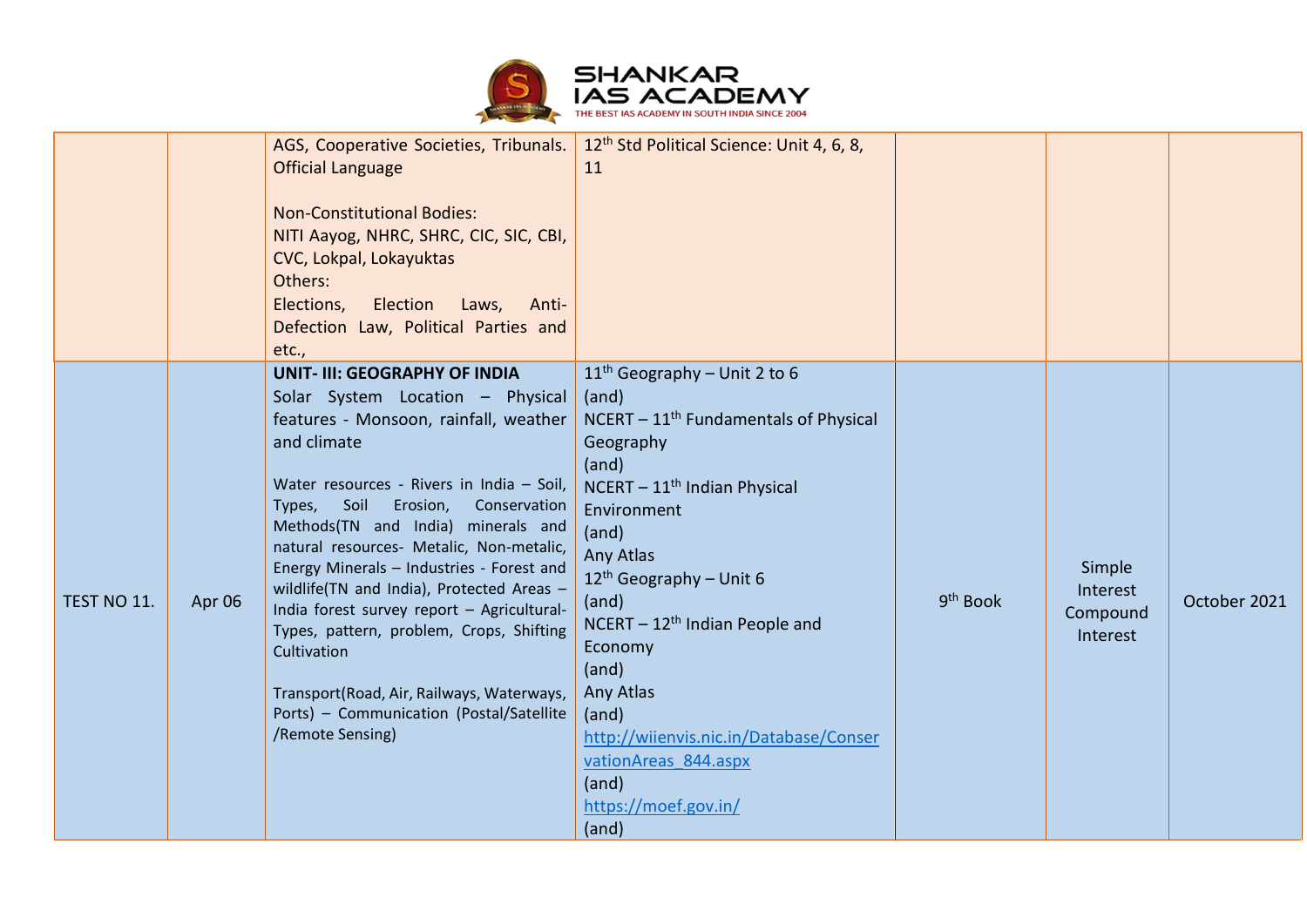

| 12 <sup>th</sup> Geography - Unit 1 to 5, 7,8<br><b>UNIT- III: GEOGRAPHY OF INDIA</b><br>Social geography - Population density and<br>(and)<br>distribution - Racial, linguistic groups and<br>NCERT - 12 <sup>th</sup> Fundamentals of Human<br>major tribes (Both India and Tamil Nadu)<br>Geography<br>(and)<br>Natural calamity - Disaster Management -<br>$NCENT - 12th Indian People and$<br>Environmental pollution: Reasons and<br>Economy<br>preventive measures - Climate change -<br>(and)<br>Green energy<br>November<br>Area,<br>Census Data - Both Tamil Nadu and<br>10 <sup>th</sup> Book<br>2021<br>TEST NO 12.<br>Perimeter, Vol<br>Apr 09<br>India<br>ume<br>$11th$ Geography – Unit 7 and 8<br>(and)<br>12th Std Political Science: Unit 12<br>(and)<br>https://ndma.gov.in/,<br>https://nidm.gov.in/,<br>https://tnsdma.tn.gov.in/ | $12^{th}$ Economics - Unit - 1, 5, 6, 9, 11<br><b>UNIT-VI: INDIAN ECONOMY</b><br>$11th$ Economics - Unit 8,9,12<br>Nature of Indian economy - Five year plan<br>models - an assessment - Planning<br>$12th$ Commerce – Unit – 4 – 8<br><b>Commission and Niti Ayog</b><br>$11^{th}$ Commerce - Unit $10 - 12$ , 32, 33<br>(And)<br>Sources of revenue - Reserve Bank of India<br><b>SIA Economics Book</b><br>- Fiscal Policy and Monetary Policy -<br>Finance Commission - Resource sharing<br>between Union and State Governments -<br><b>Goods and Services Tax</b> |  |
|--------------------------------------------------------------------------------------------------------------------------------------------------------------------------------------------------------------------------------------------------------------------------------------------------------------------------------------------------------------------------------------------------------------------------------------------------------------------------------------------------------------------------------------------------------------------------------------------------------------------------------------------------------------------------------------------------------------------------------------------------------------------------------------------------------------------------------------------------------|------------------------------------------------------------------------------------------------------------------------------------------------------------------------------------------------------------------------------------------------------------------------------------------------------------------------------------------------------------------------------------------------------------------------------------------------------------------------------------------------------------------------------------------------------------------------|--|
|                                                                                                                                                                                                                                                                                                                                                                                                                                                                                                                                                                                                                                                                                                                                                                                                                                                        | $12th$ Economics - Unit 3, 7, 8,10<br><b>UNIT-VI: INDIAN ECONOMY</b>                                                                                                                                                                                                                                                                                                                                                                                                                                                                                                   |  |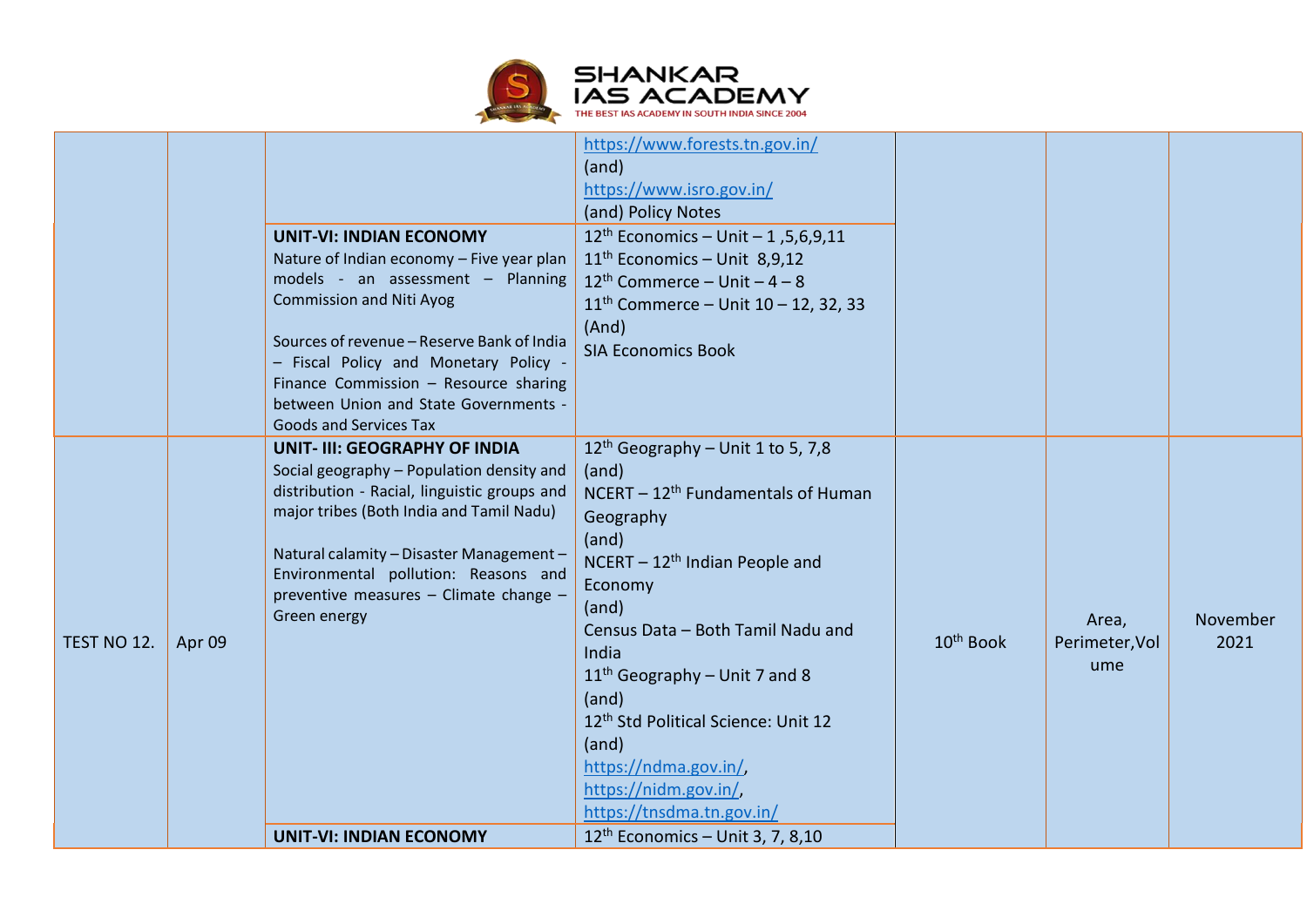

|             |        | Structure of Indian Economy and<br>Employment Generation, Land reforms<br>and Agriculture - Application of Science<br>and Technology in agriculture, Trade,<br><b>International Organization</b><br>Industrial growth - Rural welfare oriented<br>programmes - Social problems -<br>Population,<br>education,<br>health,<br>employment, poverty and Enviroment                                                                                                                                                                                                              | $11th$ Economics – Unit 1,3, 5, 7, 8,9, 10<br>11 <sup>th</sup> Commerce - Unit 20, 21, 25, 27,28<br>(and)<br><b>SIA Economics Book</b>                                                                                                                                                                                                                                                                                                                                                                                                                                                                                                                                                                                                                                                                                        |                       |                                                                                     |                  |
|-------------|--------|-----------------------------------------------------------------------------------------------------------------------------------------------------------------------------------------------------------------------------------------------------------------------------------------------------------------------------------------------------------------------------------------------------------------------------------------------------------------------------------------------------------------------------------------------------------------------------|-------------------------------------------------------------------------------------------------------------------------------------------------------------------------------------------------------------------------------------------------------------------------------------------------------------------------------------------------------------------------------------------------------------------------------------------------------------------------------------------------------------------------------------------------------------------------------------------------------------------------------------------------------------------------------------------------------------------------------------------------------------------------------------------------------------------------------|-----------------------|-------------------------------------------------------------------------------------|------------------|
| TEST NO 13. | Apr 13 | <b>UNIT-I: GENERAL SCIENCE - PHYSICS</b><br>(i) Scientific Knowledge and Scientific<br>temper - Power of Reasoning -<br>Rote Learning Vs Conceptual<br>Learning - Science as a tool to<br>understand the past, present and<br>future.<br>(ii) Nature of Universe - General<br>Scientific Laws - Mechanics -<br>Properties of Matter, Force,<br>Motion and Energy - Everyday<br>application of the basic principles<br>of Mechanics<br>(iii) Electricity and Magnetism, Light<br>(iv) Sound, Heat, Nuclear Physics,<br><b>Electronics</b><br>Laser,<br>and<br>Communications | <b>TNSCERT Physics Books:</b><br>11 <sup>th</sup> Unit 1 - Nature of Physical World<br>and Measurement<br>$11th$ Unit 6 – Gravitation<br>$11th$ Unit 7 – Properties of Matter<br>$11th$ Unit 3 – Laws of motion<br>11 <sup>th</sup> Unit 5 - Motion of System of<br><b>Particles and Rigid Bodies</b><br>$11th$ Unit 4 – Work, Energy and Power<br>$12th$ Unit 1 – Electrostatics<br>$12th$ Unit 2 – Current Electricity<br>$12th$ Unit 4 – Electromagnetic Induction<br><b>And Alternating Current</b><br>$12th$ Unit 3 – Magnetism and magnetic<br>effects of electric current<br>$12th$ Unit 5 – Electromagnetic waves<br>$12th$ Unit 6 – Optics<br>11 <sup>th</sup> Unit 10 - Oscillations<br>$11th$ Unit 11 – Waves<br>$11th$ Unit 8 – Heat and Thermodynamics<br>$12th$ Unit 7 – Dual Nature of Radiation<br>and Matter | 11 <sup>th</sup> Book | Time and<br>Work - Man<br>and work,<br>Time and<br>Distance,<br>Pipe and<br>Cistern | December<br>2021 |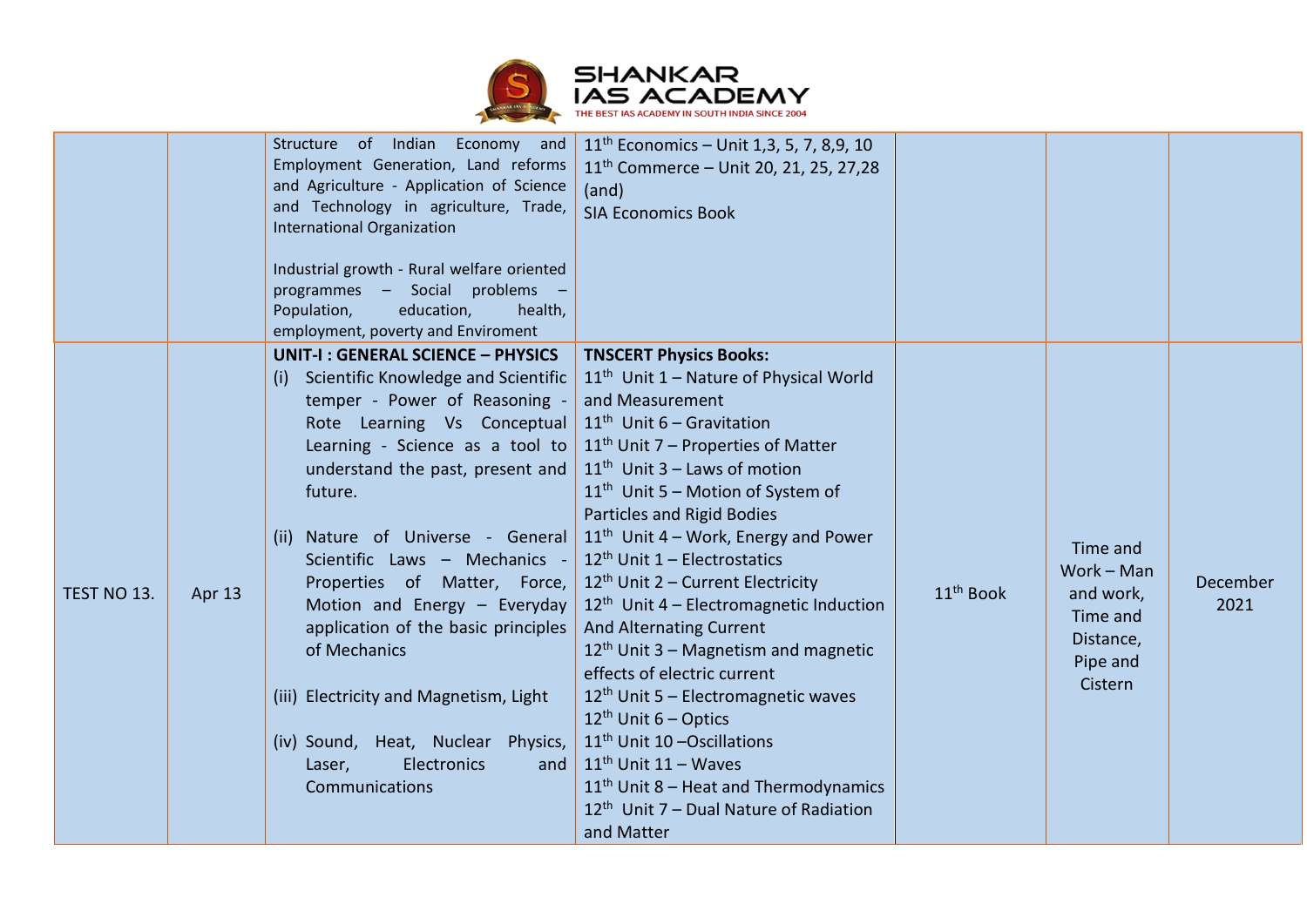

|             |               | UNIT-I: GENERAL SCIENCE -<br><b>CHEMISTRY</b>                                                                                                                                                                                  | $12th$ Unit 8 – Atomic and Nuclear<br>physics<br><b>SIA Physics Book</b><br><b>TNSCERT Chemistry Books:</b><br>$11th$ Std -: Unit 3 – Periodic<br>classification of elements<br>$11th$ Std -: Unit 4- Hydrogen – S - Block<br>11 <sup>th</sup> Std -: Unit 5 - Alkali and Alkaline<br>Earth Metals - S Block |                                                                                            |                            |  |
|-------------|---------------|--------------------------------------------------------------------------------------------------------------------------------------------------------------------------------------------------------------------------------|--------------------------------------------------------------------------------------------------------------------------------------------------------------------------------------------------------------------------------------------------------------------------------------------------------------|--------------------------------------------------------------------------------------------|----------------------------|--|
|             |               | (i) Elements and Compounds<br>(ii) Metallurgy - Ore, Minerals and<br>Extraction process and alloys                                                                                                                             | 12 <sup>th</sup> Std - P Block Element I<br>12 <sup>th</sup> Std - P Block Element II<br>$12^{th}$ Std : D - Block Elements<br>12 <sup>th</sup> Std: Transition and Inner transition                                                                                                                         |                                                                                            |                            |  |
|             |               | (iii) Acids, Bases, Salts, pH and<br><b>Indicators</b><br>(ii) Petroleum Products, Fertilizers,                                                                                                                                | <b>Elements</b><br>12 <sup>th</sup> Std: Electro Chemistry<br>12 <sup>th</sup> Std: Chemistry in Everyday Life<br>12 <sup>th</sup> Std: Bio molecules                                                                                                                                                        |                                                                                            |                            |  |
|             |               | Pesticides - Carbon Compounds                                                                                                                                                                                                  | 12 Std: Hydroxy compounds and Ethers<br>- Only Application part<br>11 <sup>th</sup> Std: Unit 15 -Environmental<br>Chemistry<br>$11th$ Std: Unit 13 – Hydrocarbons – Only                                                                                                                                    |                                                                                            |                            |  |
|             |               |                                                                                                                                                                                                                                | Application part                                                                                                                                                                                                                                                                                             |                                                                                            |                            |  |
| TEST NO 14. | <b>Apr 16</b> | <b>UNIT-I: GENERAL SCIENCE - BOTANY</b><br>Main concepts of Life Science,<br><b>Classification of Living Organisms</b><br>Evolution, Genetics, Physiology, Nutrition,<br>Health and Hygiene,<br><b>Environment and Ecology</b> | $11TH$ Bio Botany: Chapter $1-15$<br>12 <sup>TH</sup> Bio Botany: Chapter 1 - 10                                                                                                                                                                                                                             | Logical<br>Reasoning,<br>Puzzles, Dice<br>11 <sup>th</sup> Book<br>and Visual<br>Reasoning | January 2022               |  |
|             |               | UNIT-I: GENERAL SCIENCE -ZOOLOGY                                                                                                                                                                                               | $11TH$ Bio Zoology: Chapter $1 - 11$<br>$12^{TH}$ Bio Zoology: Chapter $1 - 12$                                                                                                                                                                                                                              |                                                                                            | Alphanumeric<br>Reasoning, |  |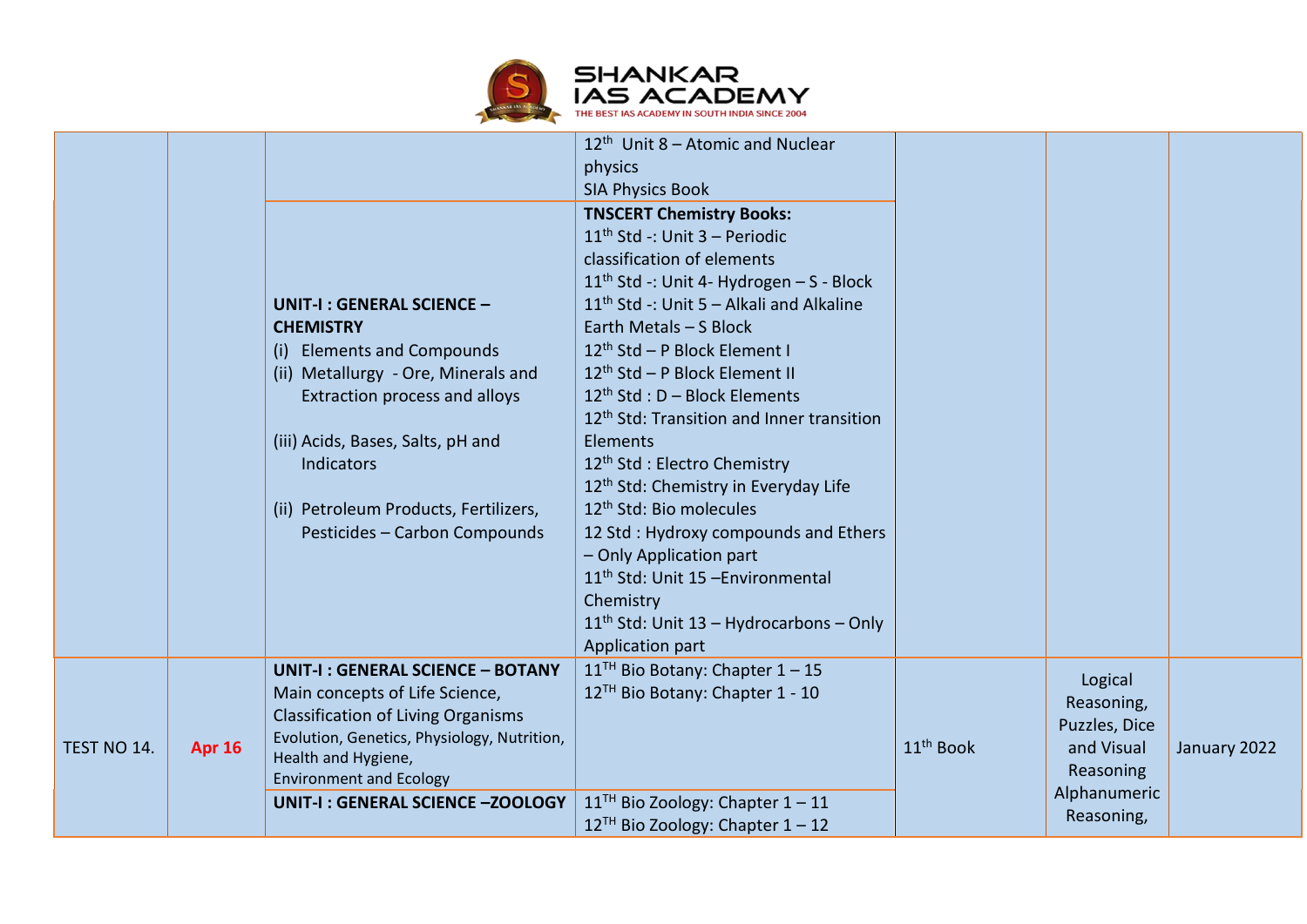

|             |        | Main concepts of Life Science,<br><b>Classification of Living Organisms</b><br>Evolution, Genetics, Physiology, Nutrition,<br>Health and Hygiene, Human diseases.<br><b>Environment and Ecology</b>                                                                                                                                                                                                                                                       |                                                                                                                                                                                                                                                                              |                       | <b>Number</b><br><b>Series</b> |                   |
|-------------|--------|-----------------------------------------------------------------------------------------------------------------------------------------------------------------------------------------------------------------------------------------------------------------------------------------------------------------------------------------------------------------------------------------------------------------------------------------------------------|------------------------------------------------------------------------------------------------------------------------------------------------------------------------------------------------------------------------------------------------------------------------------|-----------------------|--------------------------------|-------------------|
| TEST NO 15. | Apr 20 | <b>UNIT</b><br>$IX$ :<br><b>DEVELOPMENT</b><br>$\qquad \qquad -$<br><b>ADMINISTRATION IN TAMIL NADU</b><br>Human Development Indicators in Tamil<br>Nadu and a comparative assessment<br>across the Country - Impact of Social<br>Reform movements in the Socio -<br>Economic Development of Tamil Nadu<br>Political parties and Welfare schemes for<br>various sections of people                                                                        | SIA Book - Development<br>Administration in Tamil Nadu<br>(and)<br>TN Human Development Report<br>(and)<br>Social Reformers of Tamil Nadu -<br>Vallalar, Vaikunda Swamyigal, Periyar,<br>Ayothidasar, etc.,<br>(and)<br>History of Modern Tamil Nadu by<br>G.Venkatesan      | 12 <sup>th</sup> Book |                                | February 2022     |
|             |        | Mental Ability from Previous Year Exams (50 Questions)                                                                                                                                                                                                                                                                                                                                                                                                    |                                                                                                                                                                                                                                                                              |                       |                                |                   |
| TEST NO 16. | Apr 23 | <b>DEVELOPMENT</b><br><b>UNIT</b><br>$IX$ :<br><b>ADMINISTRATION IN TAMIL NADU</b><br>Rationale behind Reservation Policy and<br>access to Social Resources - Economic<br>trends in Tamil Nadu - Role and impact of<br>social welfare schemes in the Socio -<br>economic development of Tamil Nadu.<br>Social Justice and Social Harmony as the<br>Cornerstones of Socio - Economic<br>development<br>(a). Education and Health systems in<br>Tamil Nadu. | SIA Book - Development<br><b>Administration in Tamil Nadu</b><br>(and)<br>https://www.tnsocialwelfare.org/<br>(and)<br><b>History of Modern Tamil Nadu by</b><br>G.Venkatesan<br>(and)<br>11 <sup>th</sup> Economics - Unit 11<br>(and)<br>https://tnega.tn.gov.in/<br>(and) | 12 <sup>th</sup> Book |                                | <b>March 2022</b> |